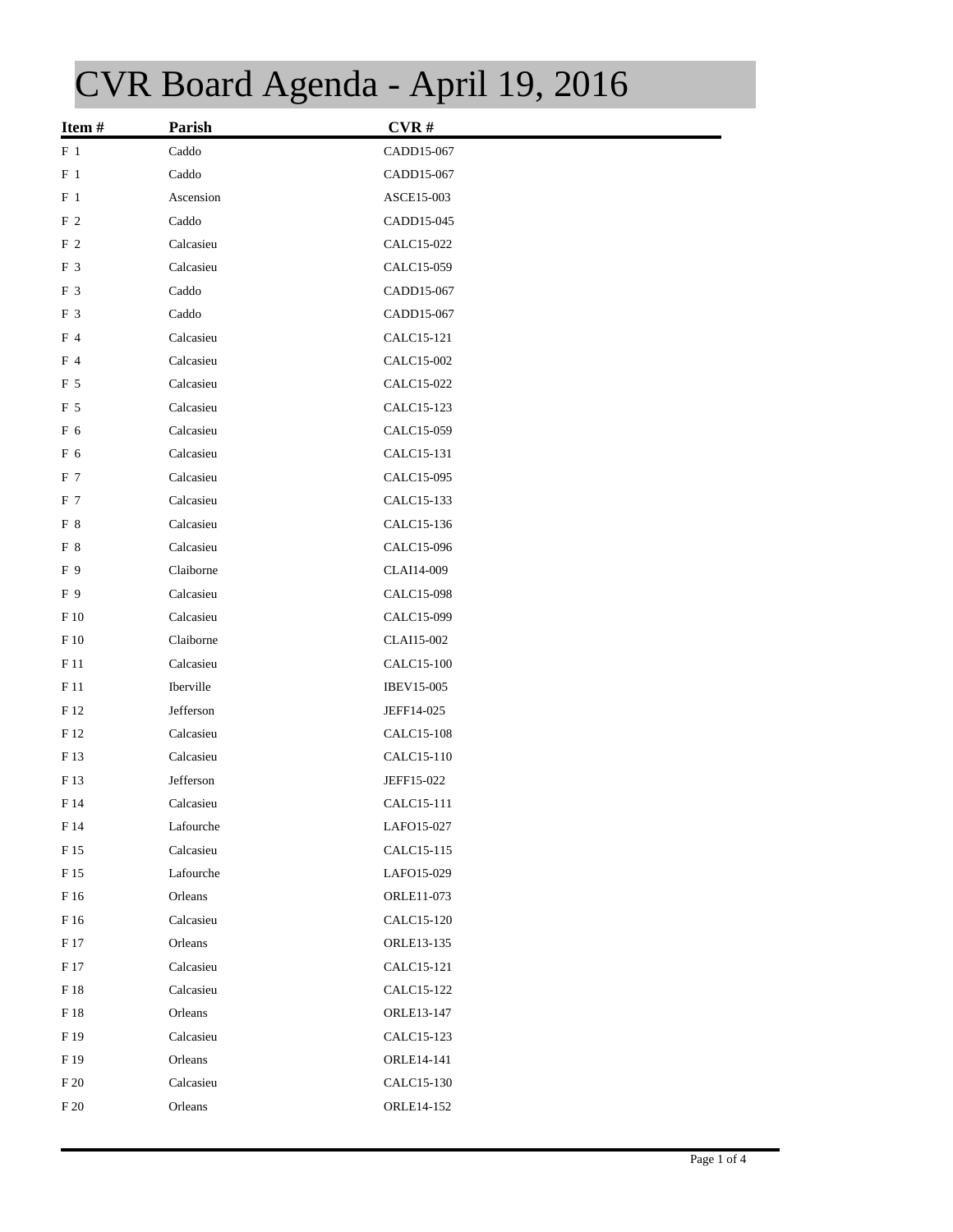| Item#      | Parish               | CVR#              |
|------------|----------------------|-------------------|
| F21        | Calcasieu            | CALC15-131        |
| $\rm F$ 21 | Orleans              | ORLE14-153        |
| F 22       | Calcasieu            | CALC15-133        |
| F 22       | Orleans              | ORLE14-154        |
| F 23       | Calcasieu            | CALC15-134        |
| F 23       | Orleans              | ORLE14-155        |
| F 24       | Calcasieu            | CALC15-136        |
| F 24       | Orleans              | ORLE14-156        |
| F 25       | Calcasieu            | CALC15-147        |
| F 25       | Orleans              | ORLE14-159        |
| F 26       | Orleans              | ORLE14-160        |
| F 26       | Calcasieu            | CALC16-022        |
| F 27       | Claiborne            | CLAI14-009        |
| F 27       | Orleans              | ORLE14-161        |
| F 28       | Claiborne            | CLAI15-002        |
| F 28       | Orleans              | ORLE14-162        |
| F 29       | East Baton Rouge     | EBAT16-702        |
| F 29       | Orleans              | ORLE14-163        |
| F 30       | Orleans              | ORLE14-164        |
| F 30       | East Baton Rouge     | EBAT16-703        |
| F 31       | Orleans              | ORLE14-165        |
| F 31       | East Baton Rouge     | EBAT16-704        |
| F 32       | Orleans              | ORLE14-167        |
| F 32       | East Baton Rouge     | EBAT16-705        |
| F 33       | Orleans              | ORLE14-168        |
| F 33       | East Baton Rouge     | EBAT16-706        |
| F 34       | Orleans              | ORLE14-169        |
| F 34       | East Baton Rouge     | EBAT16-707        |
| F 35       | Orleans              | ORLE14-176        |
| F 35       | Iberia               | IBER14-006        |
| F 36       | Orleans              | ORLE15-027        |
| F 36       | Iberville            | IBEV15-005        |
| F 37       | Orleans              | ORLE15-039        |
| F 37       | Iberville            | <b>IBEV16-700</b> |
| F 38       | Orleans              | ORLE15-070        |
| F 38       | Jefferson            | JEFF14-025        |
| F 39       | Jefferson            | JEFF15-020        |
| F 39       | Plaquemines          | PLAQ14-020        |
| F 40       | St. Bernard          | <b>BERN15-003</b> |
| F 40       | Jefferson            | JEFF15-022        |
| F41        | Jefferson            | JEFF15-024        |
| F 41       | St. John The Baptist | JOHN15-002        |
| F42        | Jefferson            | JEFF15-700        |
| F 42       | Terrebonne           | <b>TERR15-001</b> |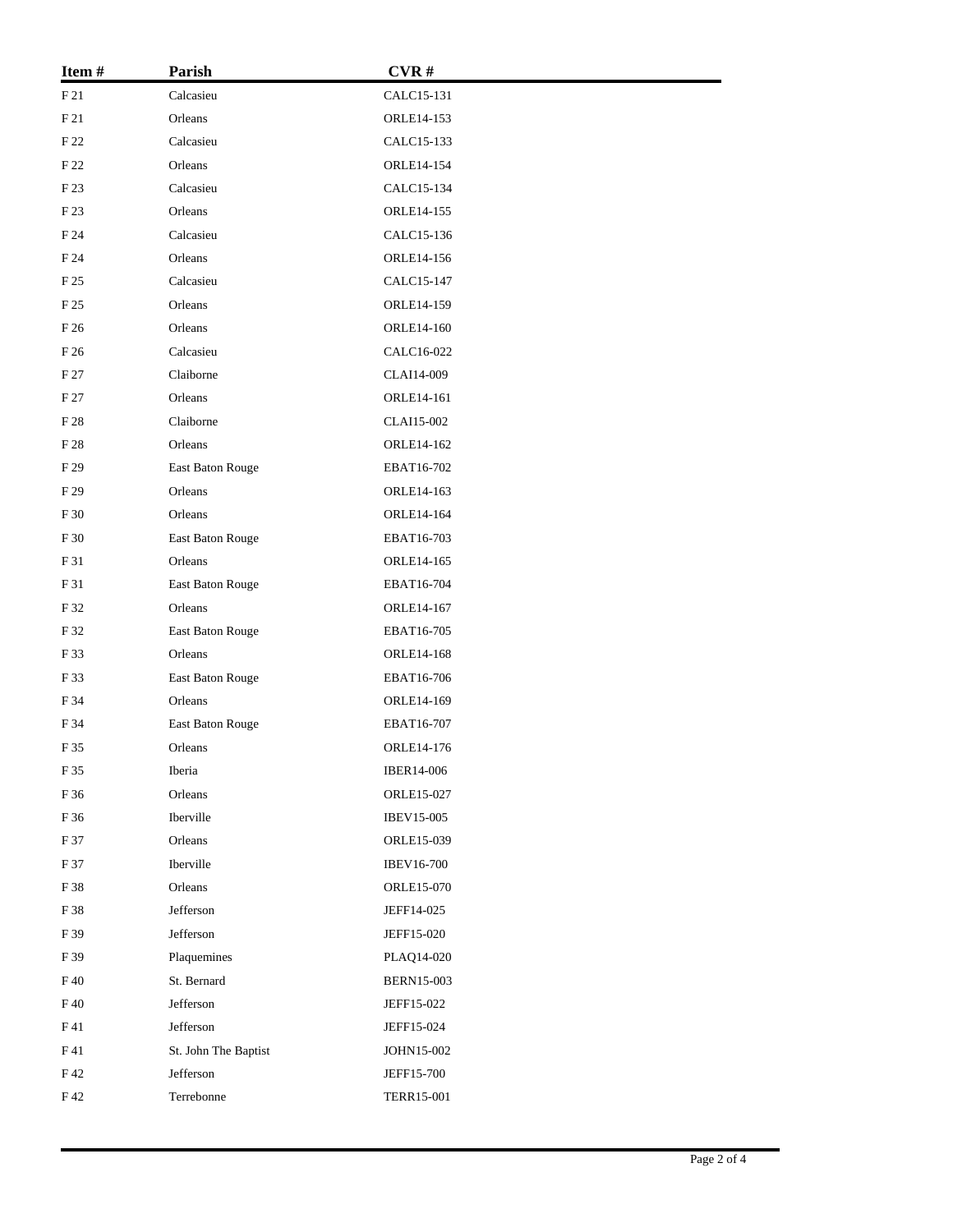| Item#         | Parish    | CVR#              |  |
|---------------|-----------|-------------------|--|
| F43           | Lafourche | LAFO15-004        |  |
| F 44          | Lafourche | LAFO15-027        |  |
| F 45          | Lafourche | LAFO15-029        |  |
| F46           | Orleans   | ORLE11-073        |  |
| F 47          | Orleans   | ORLE12-035        |  |
| F48           | Orleans   | ORLE13-135        |  |
| F49           | Orleans   | ORLE13-147        |  |
| F 50          | Orleans   | ORLE13-152        |  |
| F 51          | Orleans   | ORLE14-141        |  |
| F 52          | Orleans   | ORLE14-148        |  |
| F 53          | Orleans   | ORLE14-152        |  |
| F 54          | Orleans   | ORLE14-153        |  |
| F 55          | Orleans   | ORLE14-154        |  |
| F 56          | Orleans   | ORLE14-155        |  |
| F 57          | Orleans   | ORLE14-156        |  |
| F 58          | Orleans   | ORLE14-159        |  |
| F 59          | Orleans   | ORLE14-160        |  |
| F 60          | Orleans   | ORLE14-161        |  |
| F 61          | Orleans   | ORLE14-162        |  |
| $\rm F$ 62    | Orleans   | ORLE14-163        |  |
| F 63          | Orleans   | ORLE14-164        |  |
| F 64          | Orleans   | ORLE14-165        |  |
| F 65          | Orleans   | ORLE14-167        |  |
| F 66          | Orleans   | ORLE14-168        |  |
| F 67          | Orleans   | ORLE14-169        |  |
| F 68          | Orleans   | ORLE14-170        |  |
| F 69          | Orleans   | ORLE14-174        |  |
| ${\rm F}\,70$ | Orleans   | ORLE14-176        |  |
| F 71          | Orleans   | <b>ORLE14-178</b> |  |
| F 72          | Orleans   | ORLE15-027        |  |
| F 73          | Orleans   | ORLE15-033        |  |
| F 74          | Orleans   | ORLE15-039        |  |
| F 75          | Orleans   | ORLE15-057        |  |
| F 76          | Orleans   | ORLE15-070        |  |
| F 77          | Orleans   | ORLE15-086        |  |
| F 78          | Orleans   | ORLE15-095        |  |
| F 79          | Orleans   | ORLE15-117        |  |
| F 80          | Orleans   | ORLE15-725        |  |
| F 81          | Orleans   | ORLE15-732        |  |
| F 82          | Orleans   | ORLE15-740        |  |
| F 83          | Orleans   | ORLE15-747        |  |
| F 84          | Orleans   | ORLE15-768        |  |
| F 85          | Orleans   | ORLE16-010        |  |
| $\rm{F}$ 86   | Orleans   | ORLE16-704        |  |